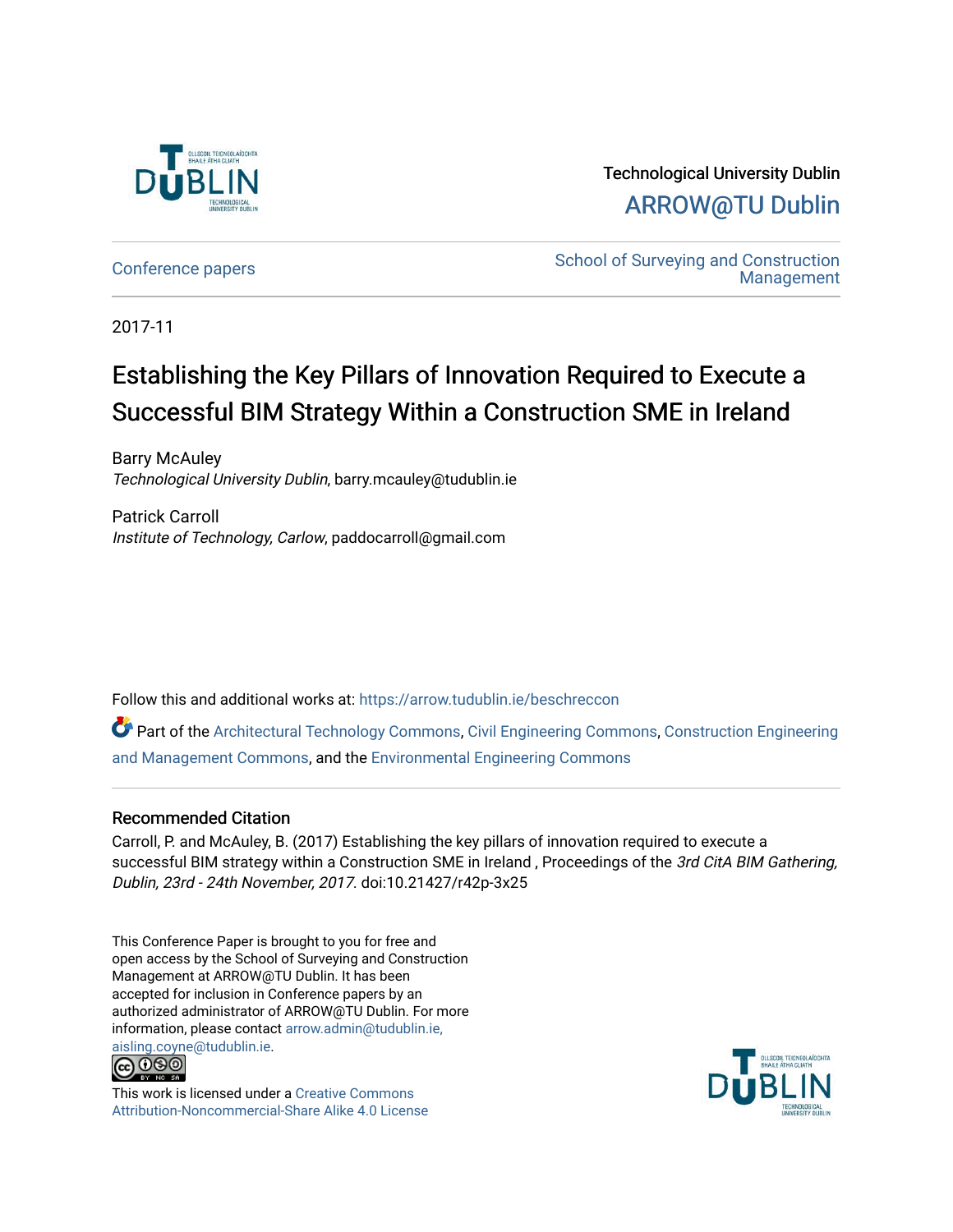## Establishing the key pillars of innovation required to execute a successful BIM strategy within a Construction SME in Ireland

**1Patrick Carroll and 2Barry McAuley**

*1&2School of Surveying and Construction Management, Dublin Institute of Technology, Bolton Street, Dublin 1, Ireland* 

> E-mail:  $\frac{1}{2}$ paddocarroll@gmail.com  $\frac{2}{2}$ <sup>2</sup>bmcauley@cita.ie

#### **ABSTRACT**

**The recent resurgence of the Irish Construction Industry comes at a time of global transition towards an information revolution, with technology now playing a vital role within our post-recessionary society. BIM is now seen as a core technology at the forefront of this transformational change which can present Construction SMEs with opportunities to new financial ventures. If any SME organisation is to be successful with BIM adoption then innovation must be the starting point. The aim of this paper is to establish the enabling factors required for innovating a BIM strategy within a SME Construction Organisation. The methodology involved a critical in-depth desk top study which was complimented through a series of interviews with SMEs based within the Irish AEC Sector. The interviews examined current attitudes, BIM maturity and organisation barriers with respect to the enabling factors of BIM innovation for SMEs. The research highlights that if these enabling factors are successfully addressed then BIM has the potential to in-crease consumer expectations, offer greater exposure to larger and more profitable projects. The research findings further demonstrate the need for a clear and simply understood BIM adoption Strategy amongst SMEs. However, to fully innovate BIM processes the major factor required is for the Irish Government to mandate BIM which will assist in driving SMEs forward.** 

*Keywords*̶ **BIM, SME, Barriers, Innovation, Ireland** 

#### I INTRODUCTION

The recent resurgence of the Irish Construction Industry comes at a time of global transition towards an information revolution, with technology now playing a vital role within our post-recessionary society. There is a need for construction professionals to embrace new technologies and adapt out-dated, fragmented work methods into a collaborative approach through building information technology. Building Information Modelling (BIM) is now seen as a core technology at the forefront of this transformational change with the global market for BIM expected to reach \$7,946 million by 2020 [1]. Adopting a BIM strategy presents Construction Small and Medium Enterprises (SME) with both opportunities and challenges that can offer new financial and creative opportunities for most construction related organisations [2]

With the ever-increasing adoption of new technologies SMEs will now need to provide a service that incorporates innovative processes, such as BIM. Innovation can be described as; a change that happens in a planned manner, new processes, new procedures or new way of organising, from the tiniest improvement to the radical rethink innovation can have an important contribution to organisational success [3]. If any company is to be successful with BIM adoption then Innovation must be the starting point. This paper will explore the key factors and enablers required by SMEs who wish to innovate.

#### II THE IMPORTANCE OF SMEs LOCALLY AND INTERNATIONALLY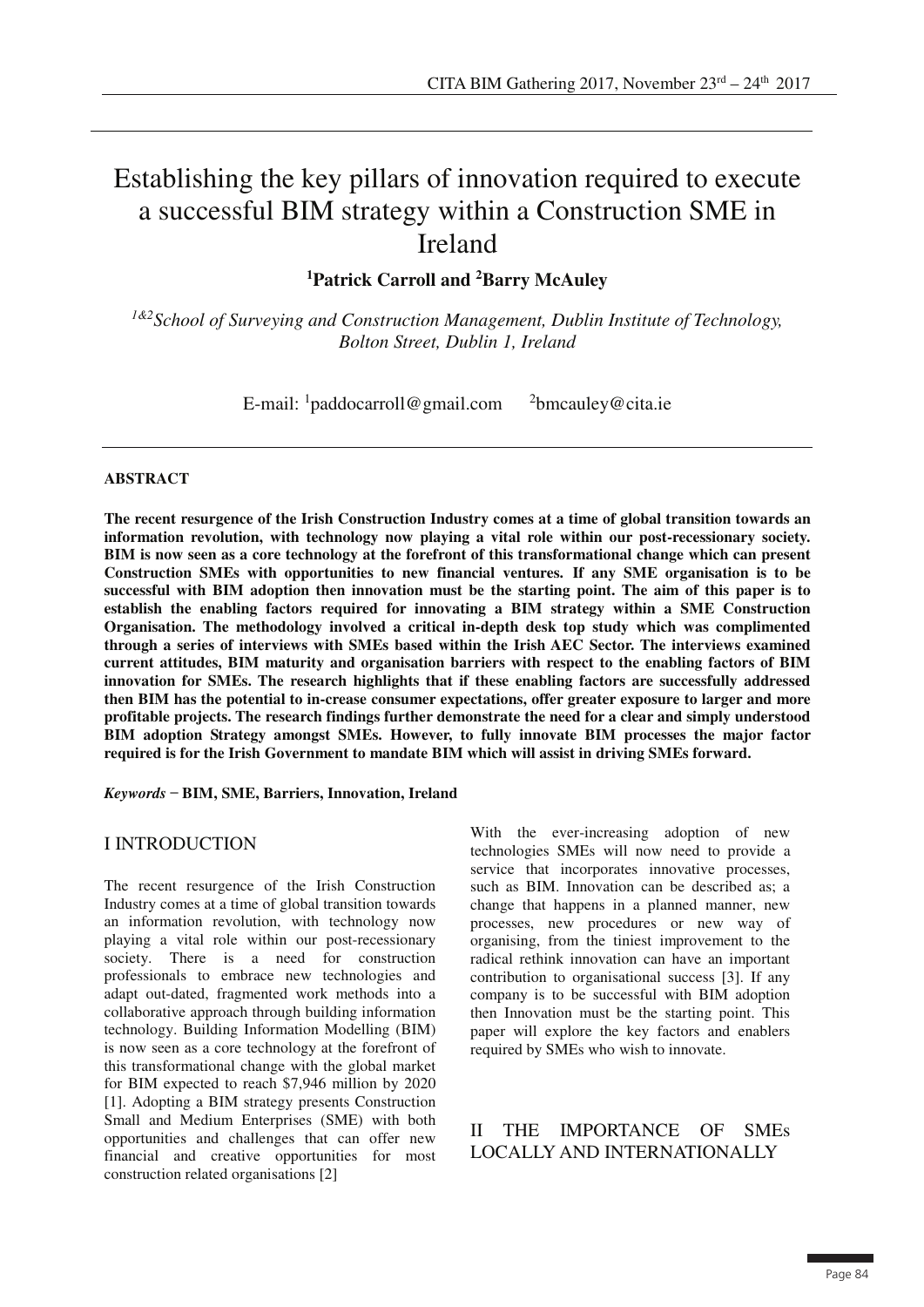SMEs account for 99.7% of all enterprises and 68% of all employment [4]. These figures are further enforced through the realisation that in 2008 approximately 95% of Irish enterprises had less than 10 employees, which has now increased to 97.5% by 2014. A concerning trend has emerged within the Irish Construction Industry which highlights that from 2008 medium to large companies have downsized, while small new enterprises with few employees have grown [5].

The high density of SMEs through Europe further expands on the importance of these organisations, with the European Builders Confederation highlighting that 99.9% of the European Construction Sector is made up of SMEs with an average of 4 employees [6]. European Construction SMEs are currently discussing how to adapt BIM and have stressed that it "must be SME friendly if it is to trigger deep innovation in Construction" [7].

Similarly, the Canadian Construction Industry have also reported that small businesses represent 99% of the employer in the Canadian Construction Industry. Recent figures also show that in the United States 59% of companies have less than 5 employees. These figures demonstrate the importance of SMEs within the wider economy and specifically within the Construction Industry, as a whole locally and internationally [8].

Although Construction SMEs have limited access to investment capital and operate under resource constraints they are better positioned to innovate than larger firms. SMEs flexibility, their simple organizational structure, their speed in decision making are the essential factors that allow them to innovate [9]. SMEs can generate, develop and deliver significant technical innovations due to the level of control that a manager has over decision making [10]. SMEs can position themselves to make decisions quickly, allowing them to be the first to market with innovative ideas, with larger organisation possibly taking months or years evaluating new ideas and passing them through multiple departments before a decision is made [11].

#### III BARRIERS FOR ENTRY FOR SMEs

Despite their unique position to innovate Construction SMEs face a number of barriers and challenges. These include:

1. **Access to Finance:** Over the last number of years the SME sector has faced more difficulties than any other in accessing finance from banks. Construction SMEs are considered to be a higher

risk due to low levels of fixed capital and smaller firm size [12]. Many firms have limited financial scope to invest in current and future digital technologies and capabilities [13]. The ability of Construction SMEs to access the right type of finance is crucial for SMEs to operate, sustain and grow.

- 2. **Cultural Change:** A move towards BIM Capability and expertise requires firms to reevaluate and re-engineer their business practices, while also highlighting that cultural business change is another challenge for firms [14]. An industry reluctance to change, a 'wait and see' approach is slowing the inevitable uptake of BIM in the AEC industry [15]. With the Industry being so large, dynamic and the tradition of Construction SMEs it becomes harder for everyone to become innovative to change a culture or habit.
- 3. **Poor levels of Communication and Information exchange between parties in the construction process:** Traditionally stakeholders represent different professions with a set of multidisciplinary skills that can limit the scope of co-operation between them [16]. Even with the adoption of ICT within an organisation problems still exist. A significant problem is the lack of understanding of how to implement ICT into a construction organisation [17].
- 4. **Adopting Technology:** Information technology represents a paradigm shift with respect to the transfer and management of information. Adopting a new technology always involves significant investments [18]. There can be many barriers to keeping project participants from using the latest technologies including fears of low success, failure, high initial investment costs, the time to learn how to use the software, and most of all the lack of support from senior leadership of the company [19]. The role of ICT within the construction industry can be a barrier to SMEs keeping up to date with the latest advanced BIM tools.
- 5. **Resources/Training/Skilled Staff/Lack of Knowledge and skills:** The obstacles in small markets are greater, where design and construction companies do not have enough resources to obtain and maintain theoretical BIM methodology [20]. Most SME companies do not have the resources to gain access to the relevant information and acquire the knowledge and skills to investigate and research new innovation processes or tools.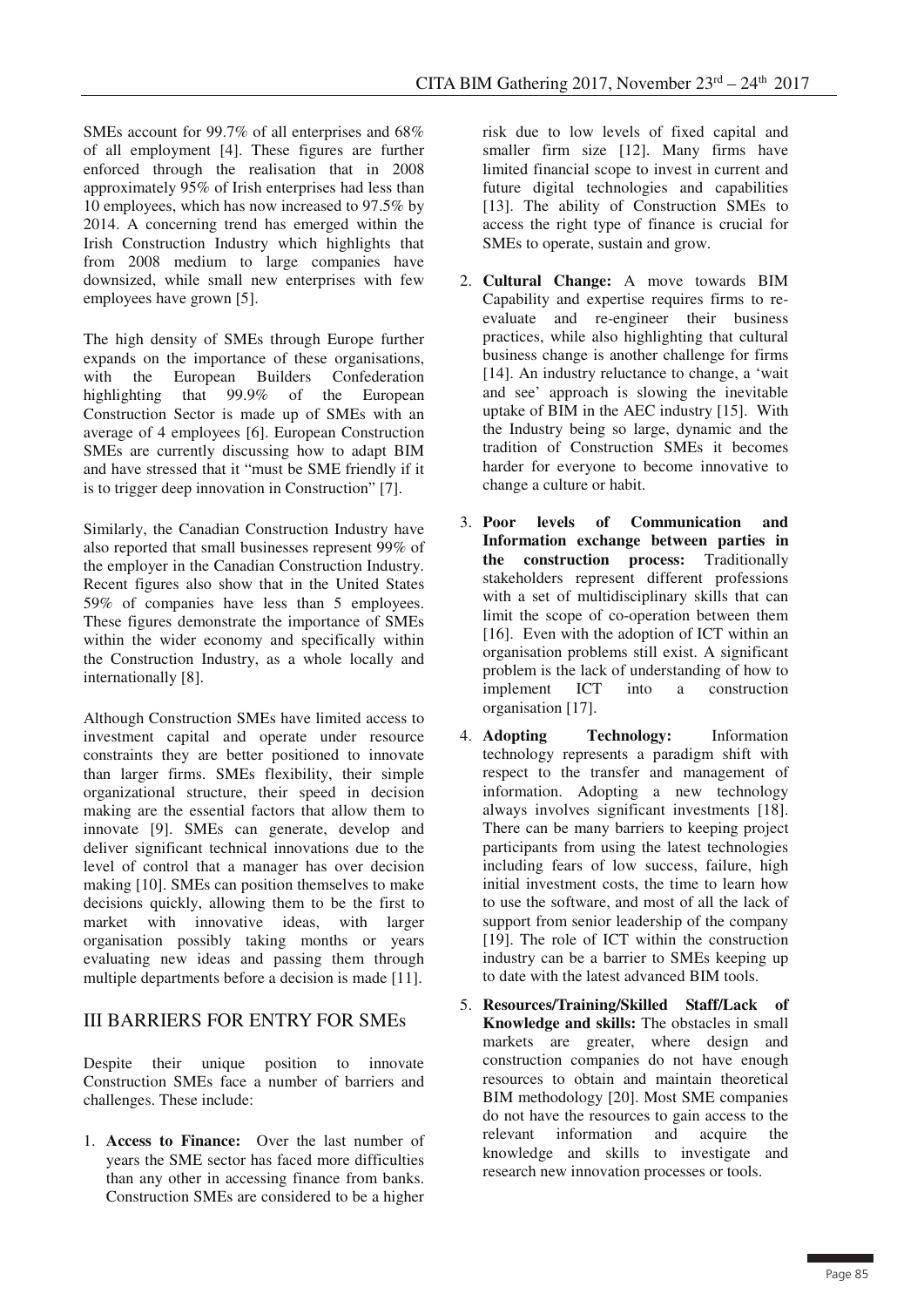- 6. **Construction Project Coordination:** The lack of coordination between construction supply chain parties is one of the key reasons for poor performance in the construction industry [21]. Coordination plays a crucial role throughout the building process especially during the design and construction stages
- 7. **Procurement/Standards/Legislation and Bureaucracy**: Excessive bureaucracy or red tape imposes a disproportionate bureaucratic burden on small and medium size enterprises [22].

#### IV KEY PILLARS OF INNOVATION WITHIN CONSTRUCTION SMEs

With the rapid technological progress and increased competition amongst SMEs, they are being forced to innovate and launch new successful products and services to sustain their advantage over competitors, while also being competitive in their relative market. However, innovation is sometimes hard to implement within organisations due to users being required to learn how to use a new innovative product or service and to change the way of work practices. Due to the nature of Construction SMEs the Industry is perceived to have low levels of innovation compared with other sectors due to high levels of industry fragmentation.

For BIM to grow within SMEs, they will need to innovate. In the Construction Industry, innovation has been recognised in three domains: product, process and organisation [23] These are three key elements as to what the product is, the new processes involved in implementing innovation and the role of the organisation innovating.

Hardie et al. identifies and formulates construction innovation in a value tree, see figure 2, which identifies enabling factors of construction innovation [24]. The value tree represents a synthesis of the variety of influences that may have an impact on the innovation delivery process. The variety of influences are categorised in 5 distinct factors to innovation in construction SMEs, such as Company resources, Client and End User, Project Based Conditions, Industry Network and Regulatory Climate. Within these five distinct factors are subfactors which contribute to each distinct factor. The key areas to innovation and how BIM from the perspective of the SMEs targets all 5 areas of innovation is discussed below.





#### *1.Company Resources*

For any company whether large or small the available resources are critical for innovation success. Company resources incorporate the internal capacity that a company has at its disposal that can be deployed towards the innovation process [25]. The value tree shows sub-elements to Company Resources which highlight a complex mix of required resources. Within the realm of company resources is staff and the motivation of individuals to adapt to innovative processes, services or products. After an organisation adapts an innovative solution such as IT or ICT, that innovation is affected by the degree of motivation or self-motivation of individuals within the company. Peansupap et al. reiterates this by explaining that "during the actual implementation period, IT/ICT use remains dependent upon the individual's decision whether to accept or reject the application" [26]. Abbott et al. identifies other reasons why people or organisations are motivated to innovate such as "profit motive" or "economic motivation" [27].

Employment of highly disciplined and qualified staff could be an important aspect that could assist in a business's success. The relationship between employee motivation and creation of innovation exist [28]. Human capital is essential for business innovation and it could have a positive effect on the growth on SMEs. The personnel skills of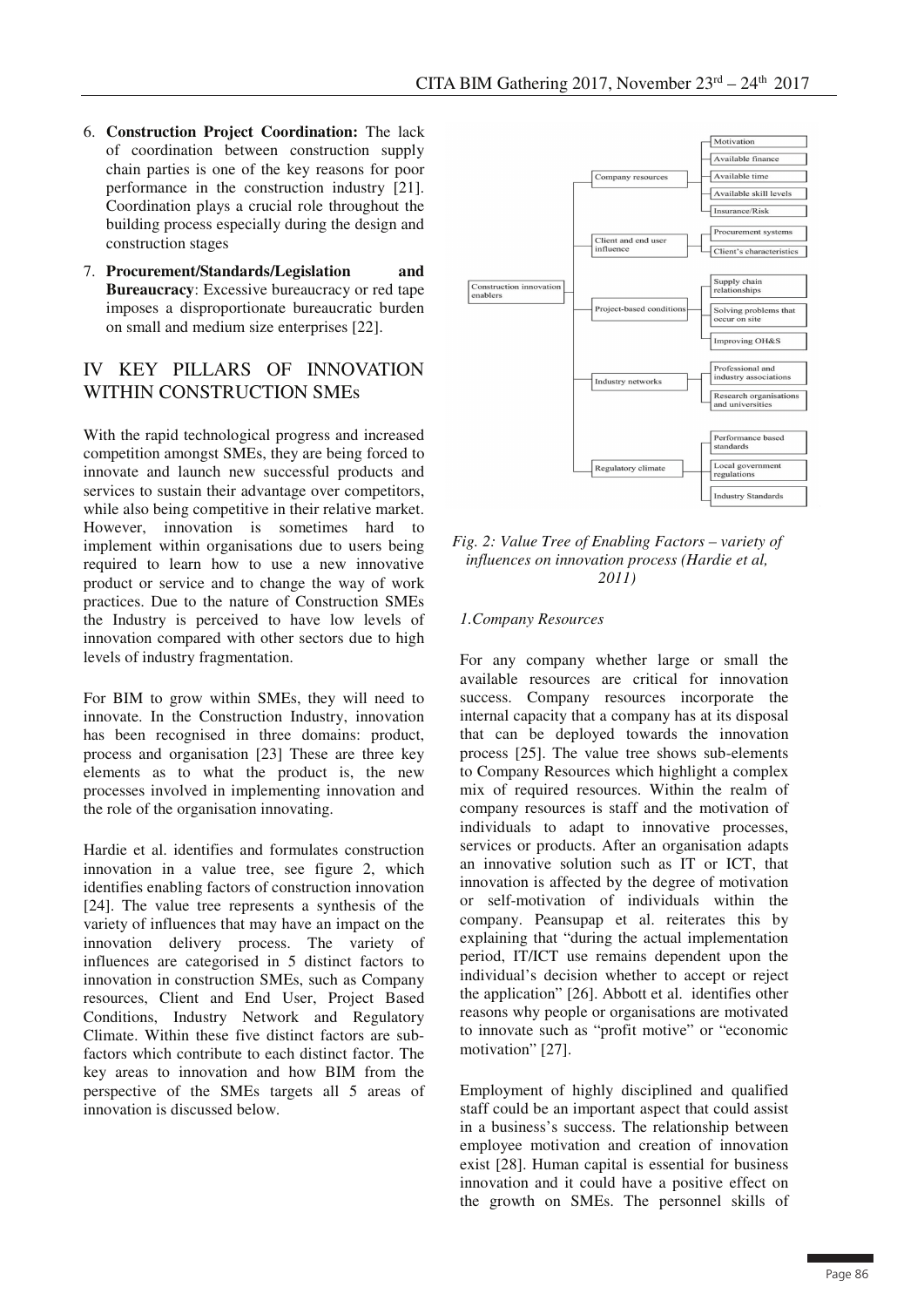employees can significantly influence the development of innovation [29]. Employees with BIM knowledge would have a strong influence on the application of BIM within a small organisation,

The ability of construction sector companies to access the right type of finance is vital for them to operate and grow, however research shows that Construction Contracting SMEs face more difficulties in accessing finance from banks due to size and low levels of fixed assets [30]. The availability of finance is a key component to company resources with financial problems being considered one of the main obstacles for innovation due to low profit margins.

A skilled and flexible workforce is vital for the construction sectors future performance and competitiveness. To successfully innovate BIM within an organisation money, time and skill levels are required.

#### *2. Client and End User*

Hardie et al considers that the Client and End Users influence on innovation as another enabling factor of innovation [31]. It is considered that those who pay for projects in construction can have a good deal of influence on innovation within the sector. Public clients such as Governments have a critical role to play in utilising the use of BIM on public construction projects. They can encourage the use of BIM by directing and mandating enterprises to innovate or punishing those unable to tender for BIM projects due to lack of capabilities. To maximise the benefits of BIM, it is vital that the end-users are fully engaged in the design process and that their needs are fully appreciated [32]. The willingness of the client to risk share, commitment to innovation and leadership in reject planning and execution seems to be critical for the success of the innovation process [33].

All clients have different characteristics with one of the primary aims of BIM to improve the collaborative process between all stakeholders through IT collaboration.

#### *3. Project Based Conditions*

Behind an organisation implementing an initiative product or process is a supply chain that incorporates skilled personnel, who in many cases hold valuable practical knowledge in the delivery of a product or service. The construction industry has a very large supply chain from professional services, sub-contractors, material suppliers and service

providers. With high levels of fragmentation within the industry the relationship between Construction SMEs and the supply chain is crucial for the delivery of a project. An important factor for the successful delivery of a construction project involves early contractor engagement and continuing involvement of the supply chain in design development. This can build strong relations and provide the platform for effective site management [34].

BIM has the potential to be utilised by SMEs to improve a number of project based conditions, such as production and development of 3D models, co-ordination for clash detection and spatial analysis, quantity take off, facility management and linking specifications to models [35].

#### *4. Industry Networks*

Innovation in the construction industry is heavily influenced by the structure of relationships in the industry [36]. Open collaboration among project teams is fundamental to the core understanding of a BIM solution for the industry. However, the very nature of the Irish Construction industry is one of adversity among its stakeholders, where information is closely guarded and knowledge is seen as power [37]. This confrontational behaviour must come to an end if the potential of BIM is to be fully adhered. All stakeholders within the industry network are key enablers of BIM innovation.

#### *5.Regulatory Climate*

The highest factor as an enabler to innovation is Regulatory Climate [38]. Consistent national and global standards are necessary to achieve the efficiencies envisioned by technology but it is nonsensical for there to be a large range of different systems and piecemeal approaches to BIM development [39]. Legislative regulation is an important aspect of cultural formulation especially in the construction sector, individuals understand the society through requirements posed by regulations [40]

Regulations within the Construction Industry are a significant enabling factor to innovation. Regulation can hinder or discourage a company from innovating due to excessive "red tape" or as Zimmerman et al. states "the bureaucratic barriers put in place by legislation, legal requirements and standards as well as lengthy administration and approval procedures are a further hindrance" [41].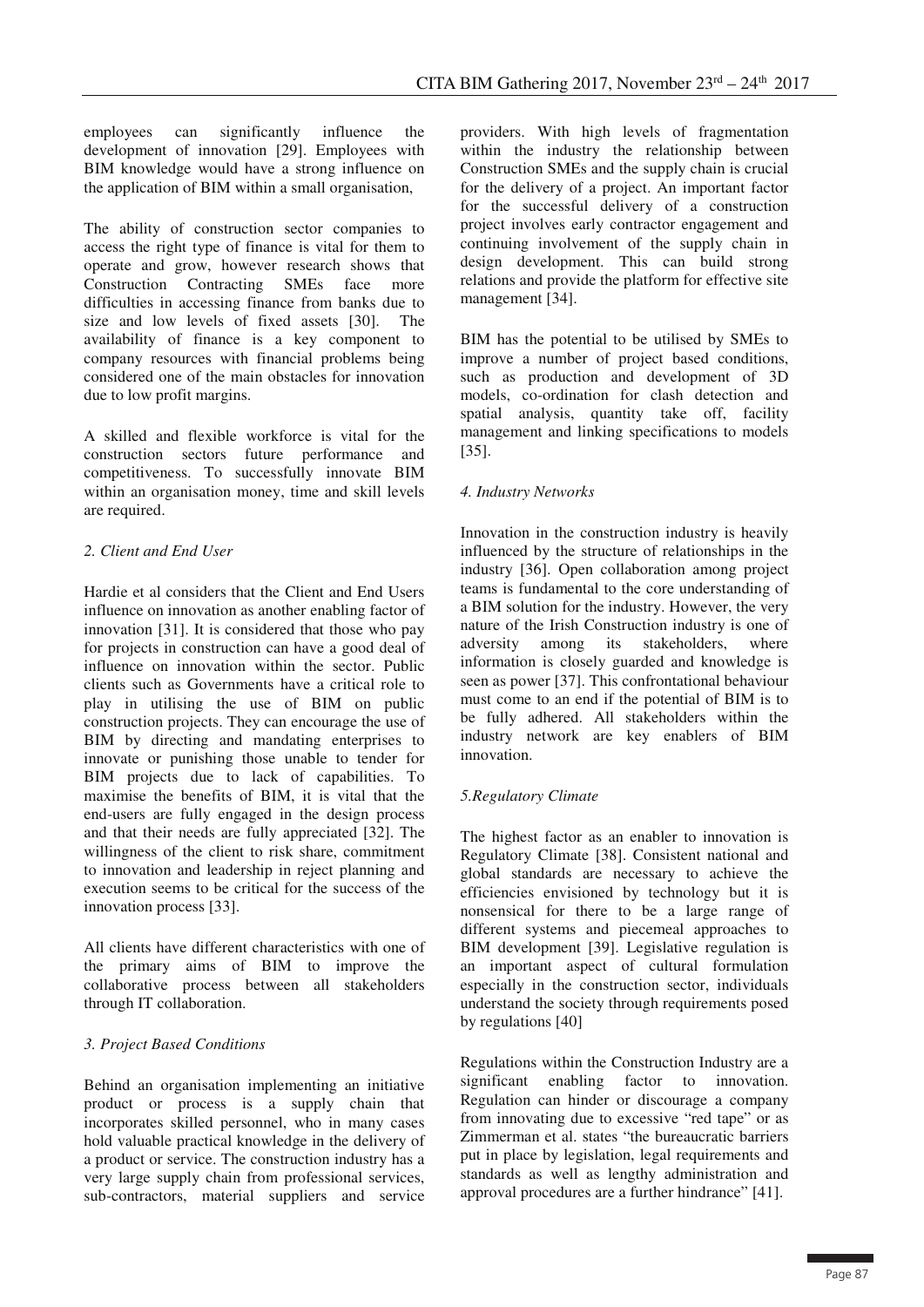The role of Governments has a significant role to play in either driving or inhibiting innovation amongst small enterprises. Many Government Departments around the world now see the need for BIM and acknowledge its benefits to project delivery. Governments within the EU recognise the importance of the SME sector and the creative ideas for new and innovative solutions. The circular 10/14 Initiatives to assist SMEs in Public Procurement states that "buyers (Government) should, where possible and appropriate, encourage new and innovative solutions by indicating in tender documents where they are prepared to accept reasonable variants to the specification [42]. Further to this the EU the European Technical Committee (TC 5) has been established to develop the CEN 442 standards which reflect the importance of BIM for participating countries and the need for European standardisation in the BIM area [43]. The involvement of Small Business Standards in CEN/TC 442 is resulting in standards being developed that are focused on the needs of SMEs in how to design a European standardised approach to BIM.

## V RESEARCH METHODOLOGY

For the purpose of this paper it was decided to adopt a qualitative research approach in conjunction with interviews. This method of research involves "experiences, descriptions and focuses on human behaviour as it occurs naturally. This will enable the authors to gain a deeper understanding of the attitudes towards barriers, innovation and BIM within Construction SMEs through collating opinions and experiences. The interviews were conducted with four different organisations. The interview participants were of two number SME construction contractors and two number subcontractors. The four interviewees have experience and knowledge of BIM.

## VI PRIMARY RESEARCH

#### *1. Barriers and inefficiencies faced by Construction*

The first objective was to establish the current barriers and inefficiencies faced by Construction SMEs in the Irish Construction Industry. The Literature review identified key barriers faced by Construction SMEs in today's AEC Industry including access to finance, changing mind-sets and cultural change, poor levels of communication and information exchange between stakeholders, adoption of technology, the lack of resources, coordination and finally procurement. The primary research highlights that the Irish Construction

Industry is experiencing a dramatic transition from Boom to Bust but is returning to a sustainable level of activity. However, SMEs within the Industry still face constant barriers and inefficiencies. There was a strong link and agreement between the literature and the interview findings with regards to the barriers and inefficiencies faced by SME Contractors.

The lack of experienced and skilled professionals within the industry is having a severe impact on the growth of Construction SMEs. The primary research finds this is the biggest impact and barrier to the industry at present. The Literature highlighted the importance of company resources as being a key enabling factor of innovation. The consensus amongst the interviewees is it could take up to a decade before enough people come out of training and full-time education to meet the demand at present. This is very concerning with DKM in conjunction with the CIF reporting that based on the expansion and replacement demand the total labour required within the industry over the next four years is around 112,000 workers [44].

There are very significant concerns about the availability of workers with the necessary skills to meet this demand. With the severe lack of tradesmen and professionals labour costs look certain to increase. With the lack of technical and skilled people the advancement of new BIM technologies within Construction SMEs is going to suffer. An integral component of BIM is technology, BIM requires software, that software requires skilled employees with ICT knowledge.

Access to finance was another considerable barrier experienced by all in the industry. BIM requires upfront investment from the very start to implement. Access to finance is a real concern for some of the interview participants, which in turn affects the resources a company has at its disposal to innovate.

Each participant highlighted that poor levels of communication is still a regular occurrence in the industry, with stakeholders still closely guarding information. This is concerning as open collaboration among project teams is a fundamental requirement for open BIM. The use of ICT technologies such as common data environments are an important enabler in promoting collaboration between all the project stakeholders. A firm must re-evaluate and reengineer their business practice if a successful cultural change strategy is to be implemented. Without changing a "culture" or "habit"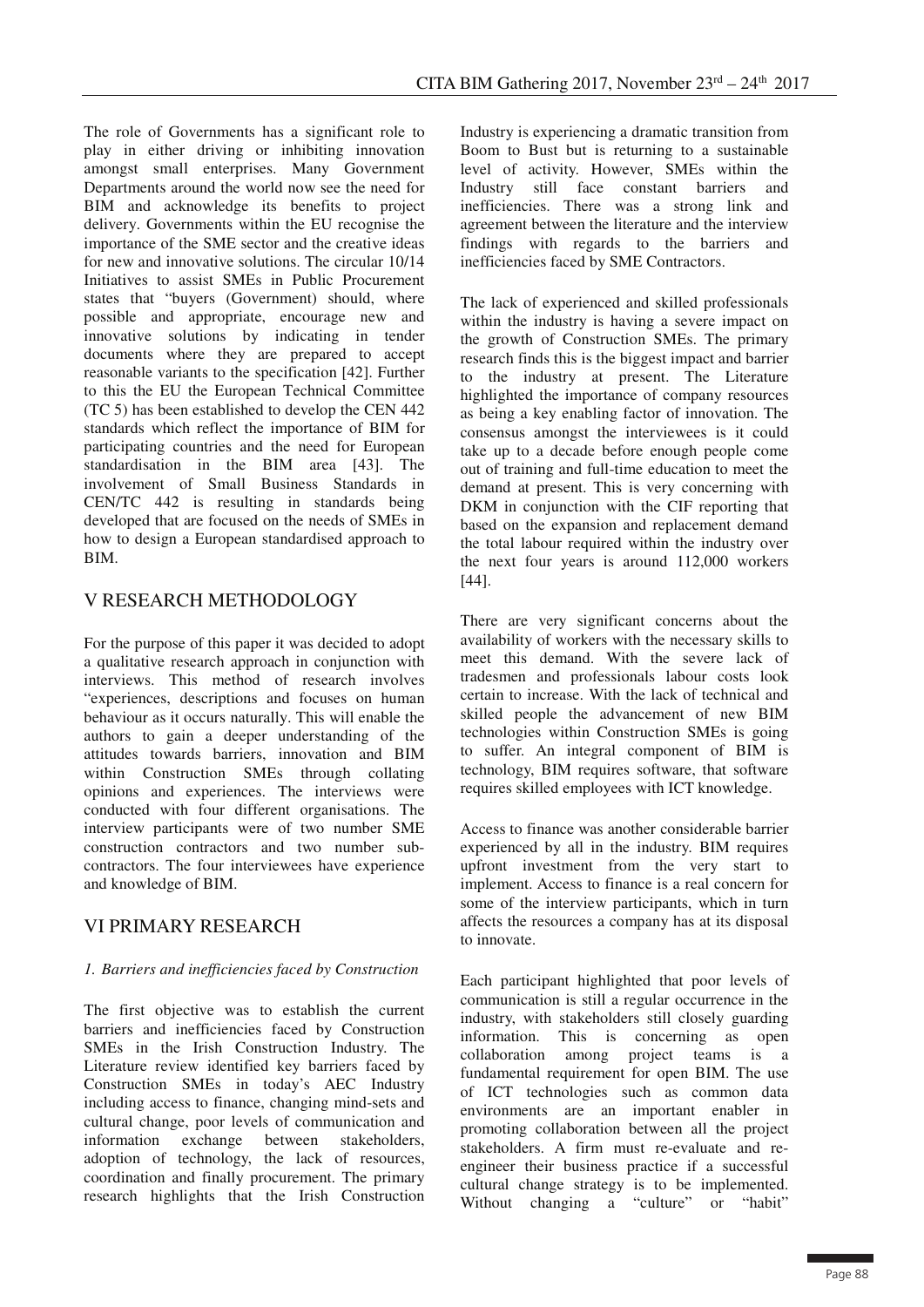Construction SMEs could be left behind by the industry.

#### *2. The rational and Barriers for Innovation*

The second objective was to examine are Construction SMEs innovating, the reason for innovating and the factors that maybe impacting on the innovation delivery process of BIM. The literature review highlighted that due to the high levels of fragmentation within the industry the nature of SMEs within the Construction Industry is perceived to have low levels of innovation compared to other sectors within the economy.

It was encouraging to see that all of the respondents have innovated, are innovating or in the process of innovating new processes or tools within their organisations. This shows there is a positive outlook within the industry. However, the interview participants are not looking to completely change their existing practices due in part to the lack of business opportunities offered by BIM processes and tools at present, but are preferring to implement BIM tools and processes in small stages.

The literature review identified the main reasons why organisations innovate i.e.to increase profits, advance technology within the organisation, increasing consumer expectations, etc. These reasons to innovate were all supported by the respondents. However, it was discovered that "exposure" was a further reason to innovate BIM amongst the interviewees. BIM can increase an organisations "exposure" to larger and more profitable projects as well to clients that they wouldn't have otherwise had access to. The primary research found that profits was not a motivation for implementing BIM at present.

The key factor for the innovation of a process or product such as BIM within an organisation was primarily due to the "Motivation of Directors". The interviewees believe implementing a BIM strategy has to come from the top management of the organisation. The research shows the leaders of organisations should be the ones to drive BIM innovation and without the motivation of these leaders BIM will not happen.

#### *3. Benefits and Barriers of implementing BIM for SMEs*

The third objective was to report on the benefits and barriers of BIM within a Construction SME. The literature has highlighted the benefits that Construction SMEs are achieving as a result of BIM.

Each of the respondents highlighted their uses of BIM for different reasons on a project e.g. extraction of quantities, structural analysis, clash detection, off-site construction, sun-casting analysis and to give clients a better understanding of the end product. It was evident from the interviews that SMEs are using BIM in different ways. They highlighted the use of BIM for visualization capabilities and communication of the design intent. 4D BIM uses were also highlighted with the contractors using it for construction site planning related activities. 5D BIM was used for budget tracking, cost analysis and extracting quantities from the models.

Finding skilled and experienced staff was a major barrier of utilising BIM as discussed by the four respondents. Other notable barriers include the accuracy of the models where re-checks on quantities are still being performed.

#### *4. A requirement for a framework for adopting a BIM strategy within a Construction SME*

The final objective was to discuss whether there is a requirement for a framework for adopting a BIM strategy within a Construction SME. It became evident during the interviews that there is a need for a clear and simplified guideline so SMEs can adopt BIM processes and tools.

The general consensus is that a simplified framework aligned to Construction SMEs for BIM adoption is required. With an improved guideline and framework, innovating BIM processes will not be onerous to the SME community and will assist them in overcoming some of the inefficiencies within the AEC industry.

## VII CONCLUSION

The research has established that the productivity gains associated with BIM can be realised by both larger and small enterprises. The recession has presented a number of unique barriers for SMEs who have had to adapt by considering new innovative business models. These new business models must take into account existing barriers which include, amongst others, a lack of open collaboration between stakeholders. The research has highlighted that if BIM forms a fundamental part of this business model then it can assist in breaking down these barriers by encouraging collaboration between stakeholders. To achieve this the SME must be open to change which must be communicated from the top down through an organisational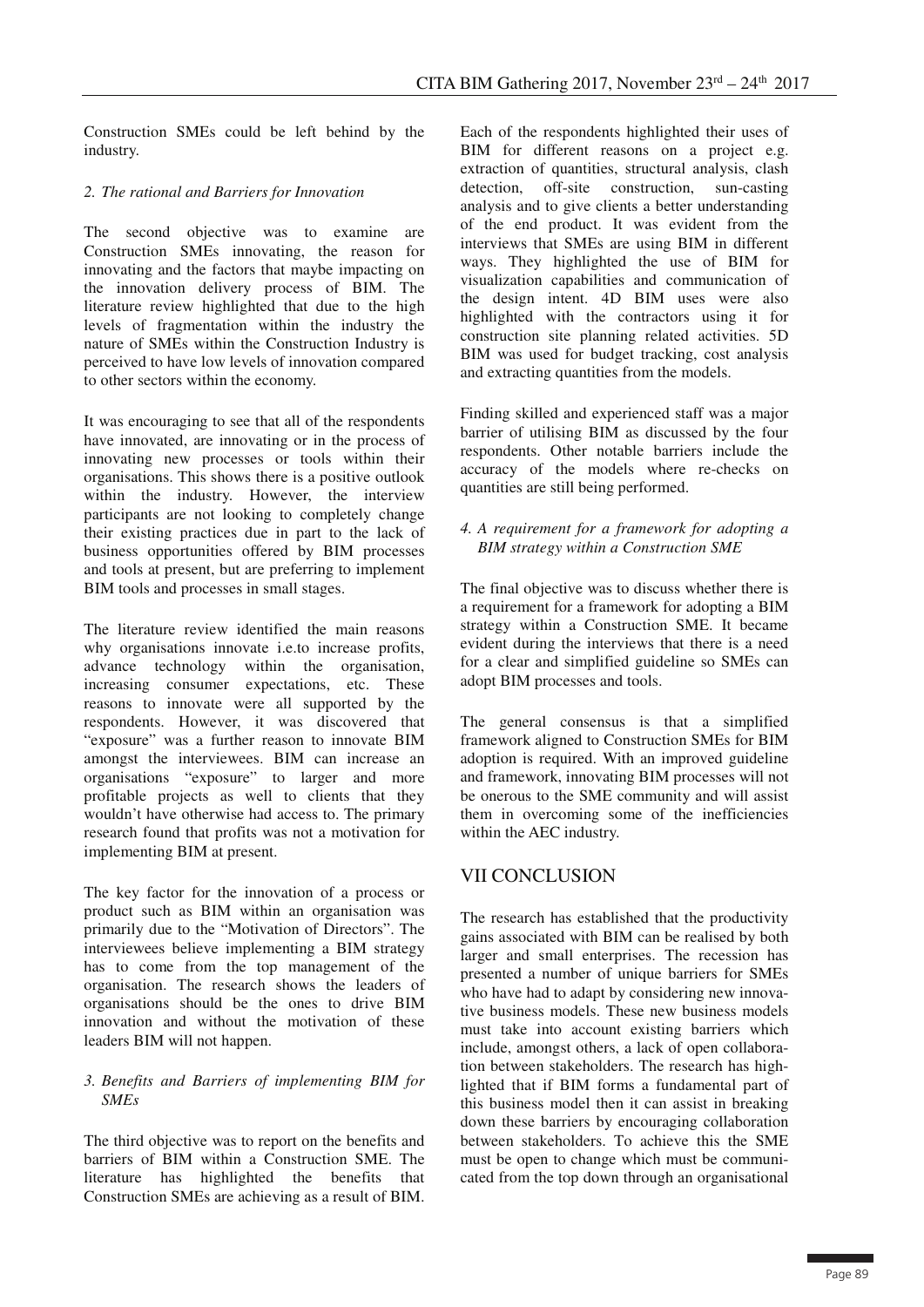vision. This vision must also account for the use of important company resources such as finance.

If this is done correctly it has the potential to increase consumer expectations, greater exposure to larger and more profitable projects and to clients that they otherwise wouldn't have had access to. However, to fully innovate BIM processes the major factor required is for the Irish Government to mandate BIM on public contracts which will assist in driving SMEs to adopt BIM innovation. This will provide a standardisation across the industry which will ensure that the key requirement for innovation is provisioned for. Such a mandate must include the correct financial incentives and provisions for SMES or it will risk further alienating them within an already difficult and extremely competitive sector.

#### REFERENCE

 [1] Daedal Research (2016) Global BIM Market: Size, trends and Forecasts (2016-2020), available at

www.researchandmarkets.com/research/2mjrbq/ global\_building.

- [2] Arayici, Y., Coates, P., Koskela, L., Kagioglou, M., and O'Reilly, K., Usher, C., (2011) BIM Adoption and Implementation for Architectural Practices, University of Salford.
- [3] Baregheh, A., Rowley, J., Sambrook, S., Davies, D., (2012), Innovation in Food Sector SMEs, Journal of Small Business and Enterprise Development, Vol. 19 Iss: 2, pp 300-321.
- [4] Office of Government Procurement (2015), High Level Group on SME Access to Public Procurement (Progress Report), Office of Government Procurement.
- [5] [44] DKM Economic Consultants (October 2016), Demand for Skills in Construction to 2020, DKM Economic Consultants.
- [6] [7] www.ebc-construction.eu
- [8] Industry Canada. 2014. Establishments: Construction (NAICS 23). https://www.ic.gc.ca/app/scr/sbms/sbb/cis/gdp.ht ml?code=11-91&lang=eng
- [9] De Lardizabal, P.M., (2016), Open Innovation in Automotive SMEs Suppliers: An Opportunity for New Product Development, Universia, Spain.
- [10] [24] [25] [31] [38] Hardie, M., Newell, G., (2011), Factors influencing technical innovation in construction SMEs: an Australian perspective, Emerald Insight.
- [11] Sponseller, S., (2015), 5 Ways Small Companies can out-innovate Big Corporations, www.entrepreneur.com,
- [12] [30] [34] Department for Business Innovation & Skills (2013), UK Construction – An

economic analysis of the sector, Department for Business Innovation & Skills

- [13] [14] [39] Smith, P., (2014), BIM implementation – global strategies. Creative Construction Conference 2014, CC2014, ScienceDirect
- [15] NATSPEC Construction Information,  $(2014)$ , BIM Education-Global-Summary-Report-2013, NATSPEC
- [16] Eddie, W.L. Cheng., Heng, L., Peter, E.D, Zahir, I., (2001), Network Communication in the Construction Industry, Corporate Communications: An International Journal, Vol. 6 Iss 2 pp. 61-70
- [17] [26] Peansupap, V., Walker, D., (2005). Factors Enabling Information and Communication Technology Diffusion and Actual Implementation in Construction Organisations, ITcon Vol 10 (2005), Peansupap and Walker, pg 193.
- [18] Hugues, R., (2000), A Survey on the Impact of Information Technology in the Canadian Architecture, Engineering and Construction Industry, ITcon, Vol. 5, pg. 37-56, http://www.itcon.org/2000/3
- [19] [20] Migilinskas, D., Popov, V., Juocevicius, V., and Ustinovichius, L. (2013). The Benefits, Obstacles and Problems of Practical BIM Implementation, Vilnius Gediminas Technical University, Lithuania.
- [21] Sebastian, R. (2011), Changing Roles of the Clients, Architects and Contractors Through BIM, Engineering, Construction and Architectural Management, Vol.18 No.2, pp. 176-187.
- [22] Transparency International, (2013), Reducing Bureaucracy and Corruption Affecting Small and Medium Enterprises, Anti-Corruption Resource Centre.
- [23] Stewart, I., Fenn, P., (2006), Strategy: the Motivation for Innovation, Construction Innovation 2006: 6: pp. 173-185.
- [27] Abbot, C., Jeong, K., Allen, S., (2006), The Economic Motivation for Innovation in Small Construction Companies, University of Salford.
- [28] Koudelkova, P., Milichovsky, F., (2014), Successful Innovation by Motivation, VGTU Press.
- [29] Wright, M., McMahan, G.C., (2011), Exploring Human Capital: Putting 'Human' Back into Strategic Human Resource Management, Human Resource Management Journal, Volume 21, Issue 2, pg. 93-219.
- [32] McAuley, B., Hore, A.V., West, W., Gunnigan, L., (2015), Ensuring that the Needs of the End User are Effectively Communicated through BIM during the Building Design Stage, Proceedings of the 2nd CITA BIM